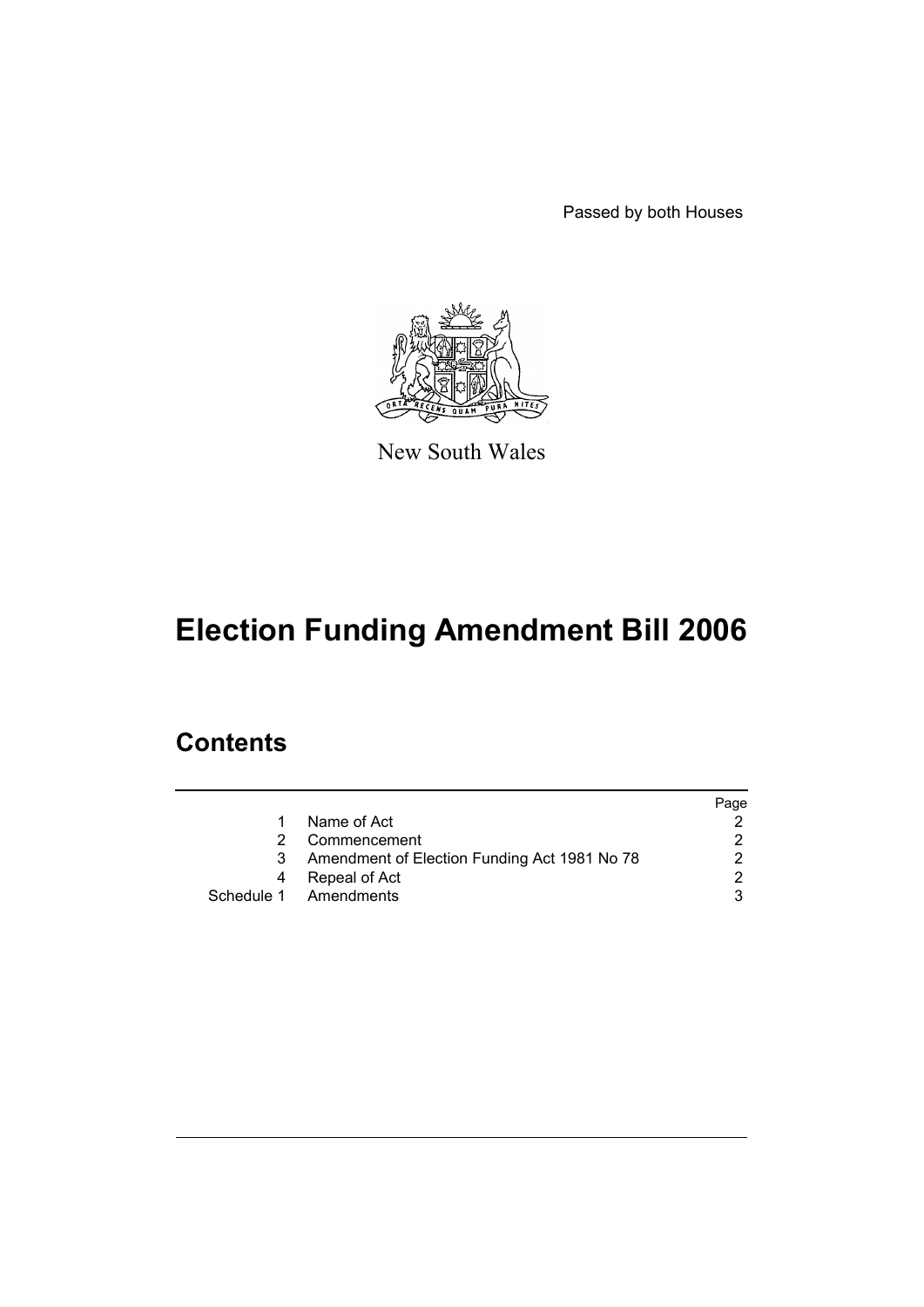*I certify that this PUBLIC BILL, which originated in the LEGISLATIVE ASSEMBLY, has finally passed the LEGISLATIVE COUNCIL and the LEGISLATIVE ASSEMBLY of NEW SOUTH WALES.*

> *Clerk of the Legislative Assembly. Legislative Assembly, Sydney, , 2006*



New South Wales

## **Election Funding Amendment Bill 2006**

Act No , 2006

An Act to amend the *Election Funding Act 1981* to make further provision with respect to election funding and the disclosure of electoral expenditure.

*I have examined this Bill, and find it to correspond in all respects with the Bill as finally passed by both Houses.*

*Chairman of Committees of the Legislative Assembly.*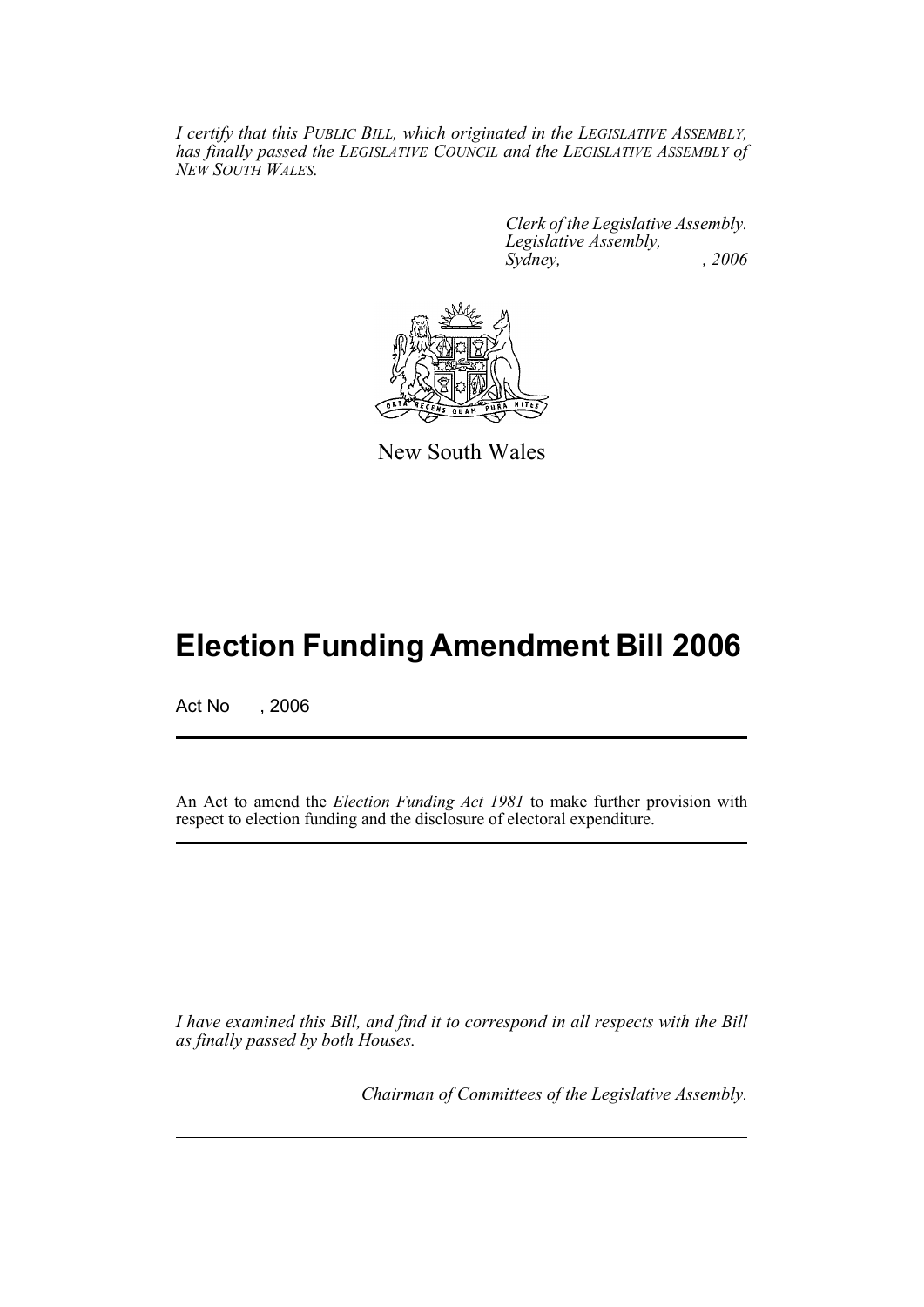#### **The Legislature of New South Wales enacts:**

#### **1 Name of Act**

This Act is the *Election Funding Amendment Act 2006*.

#### **2 Commencement**

This Act commences on a day or days to be appointed by proclamation.

#### **3 Amendment of Election Funding Act 1981 No 78**

The *Election Funding Act 1981* is amended as set out in Schedule 1.

#### **4 Repeal of Act**

- (1) This Act is repealed on the day following the day on which all of the provisions of this Act have commenced.
- (2) The repeal of this Act does not, because of the operation of section 30 of the *Interpretation Act 1987*, affect any amendment made by this Act.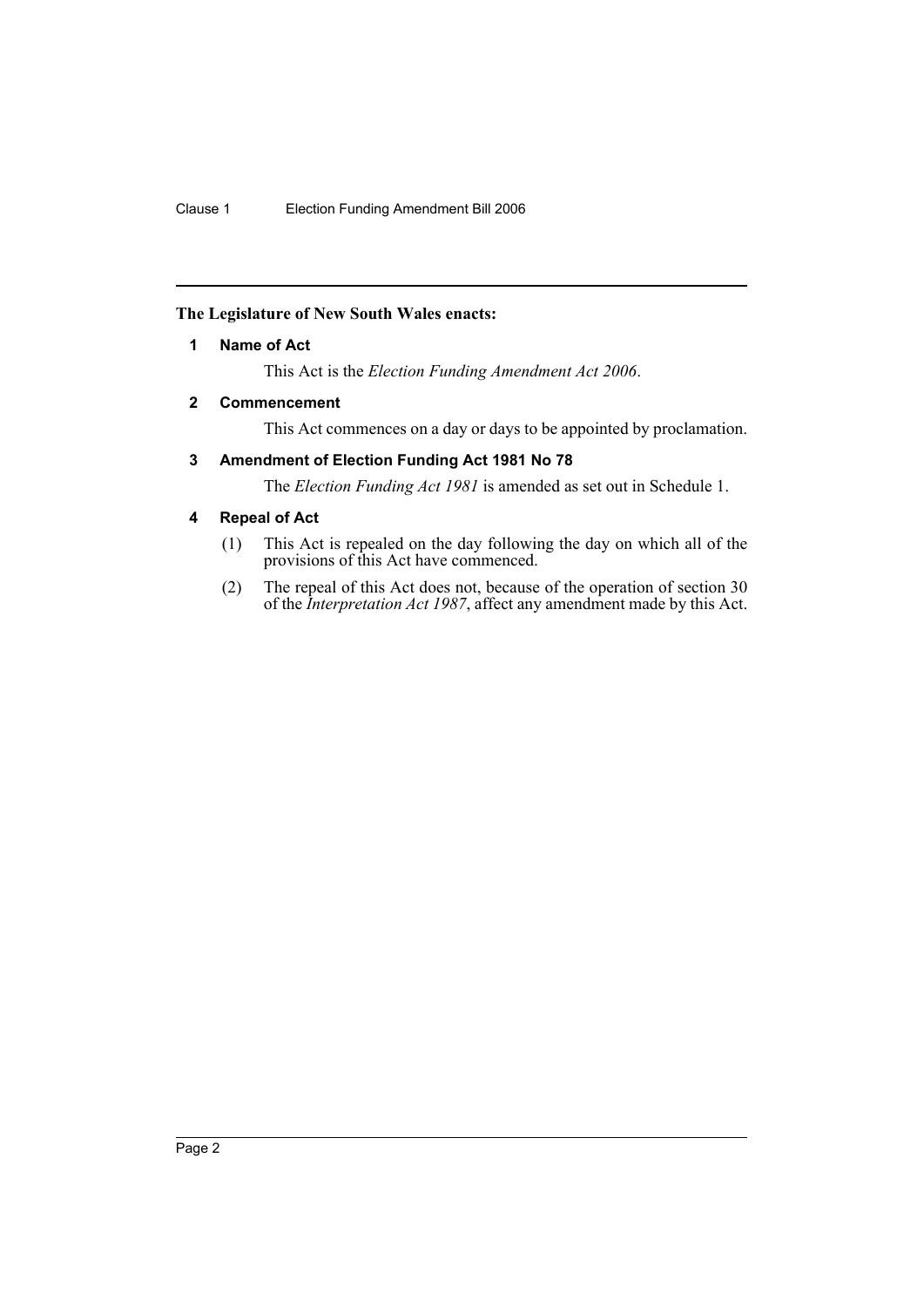Election Funding Amendment Bill 2006

Amendments **Amendments** Schedule 1

### **Schedule 1 Amendments**

(Section 3)

#### **[1] Section 74 Claims for, and approvals of, payments**

Insert after section 74 (5):

- (6) For the purposes of subsection (2) (b), an amount of expenditure incurred for election campaign purposes by a candidate for election to the Assembly includes, if the candidate is the endorsed candidate of a registered party, any amount of electoral expenditure that is:
	- (a) incurred by that party for the benefit of the candidate or for the benefit of the candidate and other candidates endorsed by the party at the election, and
	- (b) invoiced by that party to the candidate for payment.
- (7) For the purposes of subsection (6), a payment is to be made under this Part even if:
	- (a) the electoral expenditure incurred by the registered party was not incurred as an agent for the candidate, and
	- (b) the candidate had no legal liability to pay to the party the amount of electoral expenditure invoiced.

#### **[2] Section 110A**

Insert after section 110:

#### **110A Power to demand information regarding failures to disclose**

- (1) If the Authority, or a member of staff of the Authority authorised by it for the purposes of this section, reasonably suspects that a person has failed to lodge a declaration relating to electoral expenditure as required by section 85A, the Authority, or the authorised staff member, may, by notice in writing, require any other person whom the Authority, or the authorised staff member, reasonably suspects may have information regarding that electoral expenditure:
	- (a) to state the name and address of the person who it is suspected failed to lodge the declaration, or
	- (b) to furnish such other information in connection with the electoral expenditure as the Authority, or the authorised staff member, may reasonably require, or